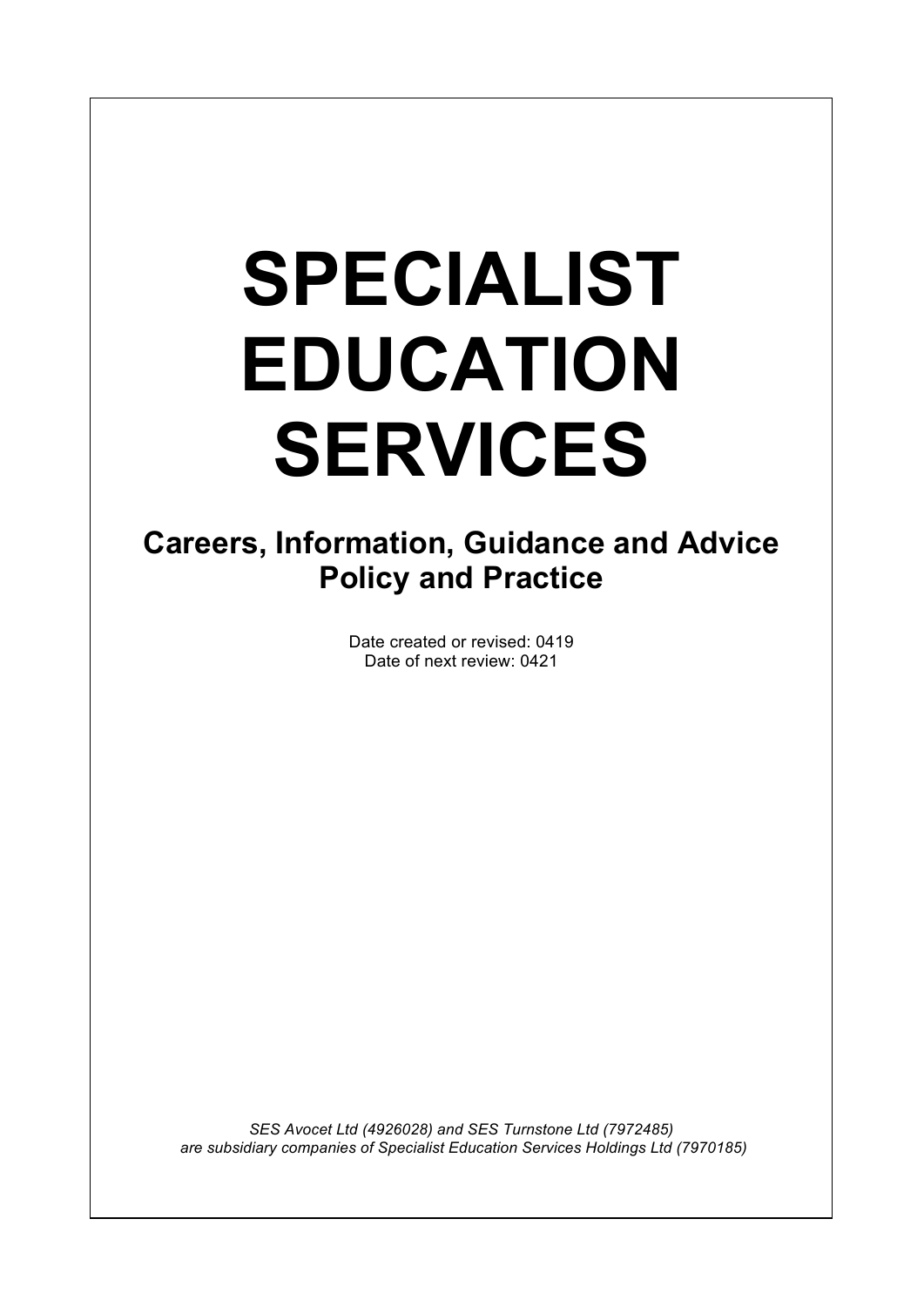#### **CONTENTS**

| 1              | <b>INTRODUCTION</b>             |                                                          | $\overline{2}$ |
|----------------|---------------------------------|----------------------------------------------------------|----------------|
| $\overline{2}$ | <b>RATIONALE</b>                |                                                          | $\overline{2}$ |
| 3              | <b>AIMS</b>                     |                                                          | $\overline{2}$ |
| 4              | PRINCIPLES OF CIGA AND DELIVERY |                                                          |                |
|                | 4.1                             | <b>Impartiality and Confidentiality</b>                  | 3              |
|                | 4.2                             | <b>Whole Team Responsibility</b>                         | 3              |
|                | 4.3                             | Partnerships                                             | 5              |
| 5              | <b>IMPLEMENTATION</b>           |                                                          | 5              |
|                | 5.1                             | <b>Work Related Learning</b>                             | 6              |
|                | 5.2                             | <b>Enterprise And Entrepreneurial Skills</b>             | 6              |
| 6              |                                 | DEVELOPMENT OF CIGA AND STAFF DEVELOPMENT                | 6              |
| $\overline{7}$ | CIGA AND THE WIDER CURRICULUM   |                                                          | $\overline{7}$ |
|                | 7.1                             | Independent, Advice and Guidance and Personal and Social |                |
|                |                                 | Development                                              | $\overline{7}$ |
|                | 7.2                             | Independent Advice and Guidance And SMSC and British     |                |
|                |                                 | Values                                                   | 7              |
|                |                                 | 7.2.1<br>SMSC                                            | 7              |
|                |                                 | 7.2.2 British Values                                     | 8              |
| 8              | <b>EVALUATION OF CIGA</b>       |                                                          | 9              |

SES: Information, Advice and Guidance Policy and Practice: 0419

1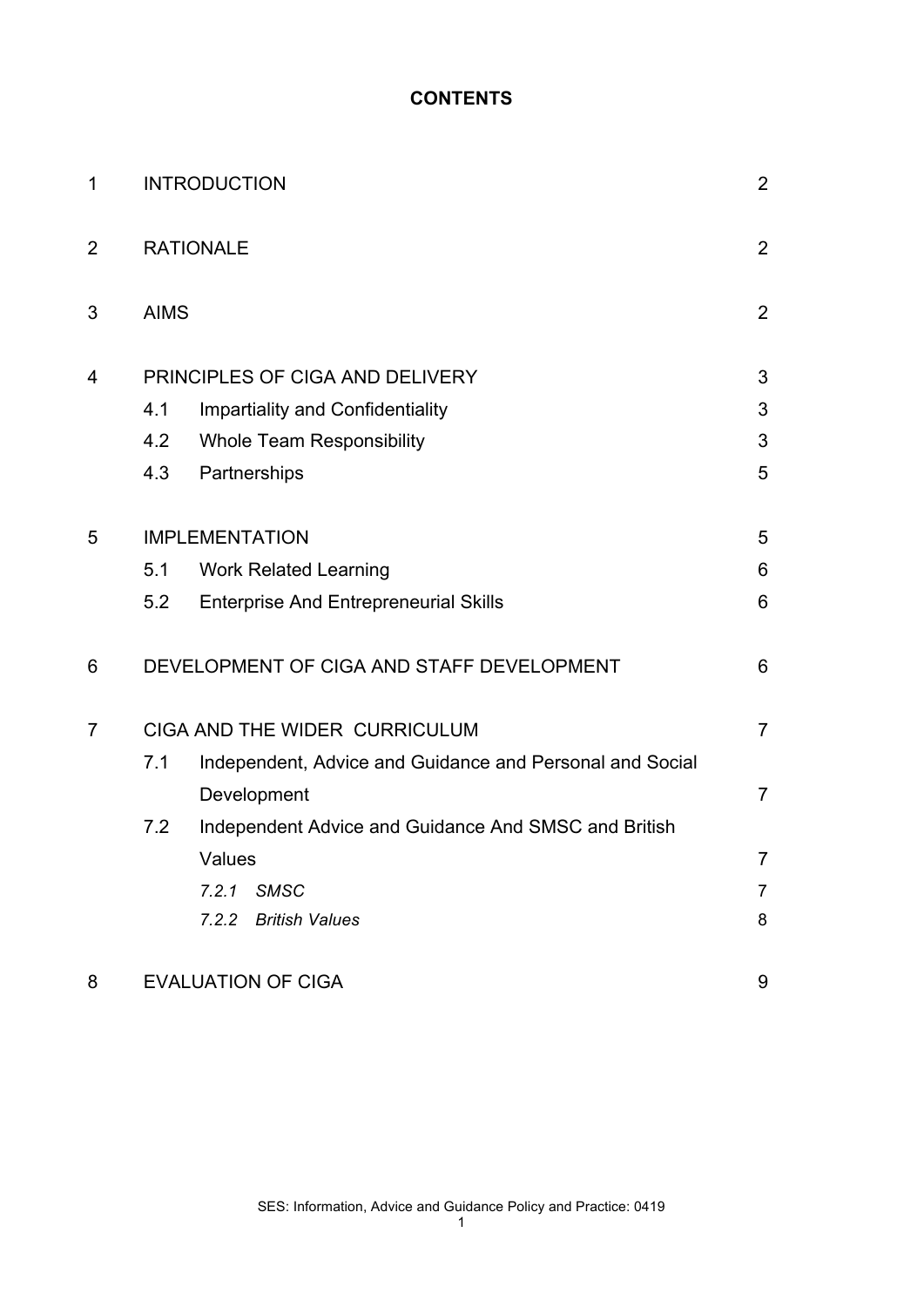# **1 INTRODUCTION**

This policy and practice document will set out the service to our young people and the commitment to ensure the quality and effectiveness of the provision. It takes account of the DfE statutory guidance "Careers guidance and access for education and training providers: October 2018", the DfE "Careers strategy: making the most of everyone's skills and talents: December 2017 and "The Quality in Careers Standard: 2018".

The policy also sits alongside other SES policies and, therefore should be read in conjunction with the following documentation:

- Equality and Diversity Policy and Practice
- Data protection Policy and Practice
- Communication Policy and Practice
- General Curriculum Statement
- Staff support and Development Programme
- Safeguarding and Child Protection Policy and Practice
- Learning, Assessment, Recording and Reporting Policy and Practice

# **2 RATIONALE**

Young care leavers find that their transition to adulthood is often far more challenging than that of their peers, often having to deal with the adult world at an earlier age than most, and without the support of a family. It is therefore extremely important that SES support a positive transition by ensuring that our young people have access to the best quality careers, information, guidance and advice (CIGA) to help them navigate their future path.

The Statutory Guidance for schools was updated in October 2018. This guidance reflects the DfE careers strategy first published in 2017, that sets out to the long term plan to build a world class careers system that will help young people and adults choose the career that is right for them. Previously there has been a view that careers guidance has been inadequate for sometime, leaving young people in a poor position to make informed choices in relation to their futures, this in turn has led to an increase in NEET's (children "Not in Education, Employment or Training") and long term unemployment. The data suggested that this is a particular issue for those who have been in the care system.

# **3 AIMS**

Fundamental to the SES ethos is that our young people are supported in developing aspirations and identifying ways to make such aspirations a reality. Our "No Limits" thinking represents this philosophy. We aim:

- To offer Independent careers advice and guidance from YR7 to YR13
- To inspire young people to reach their full potential
- To create strong links with local employers, training providers, colleges, apprenticeship providers, and universities.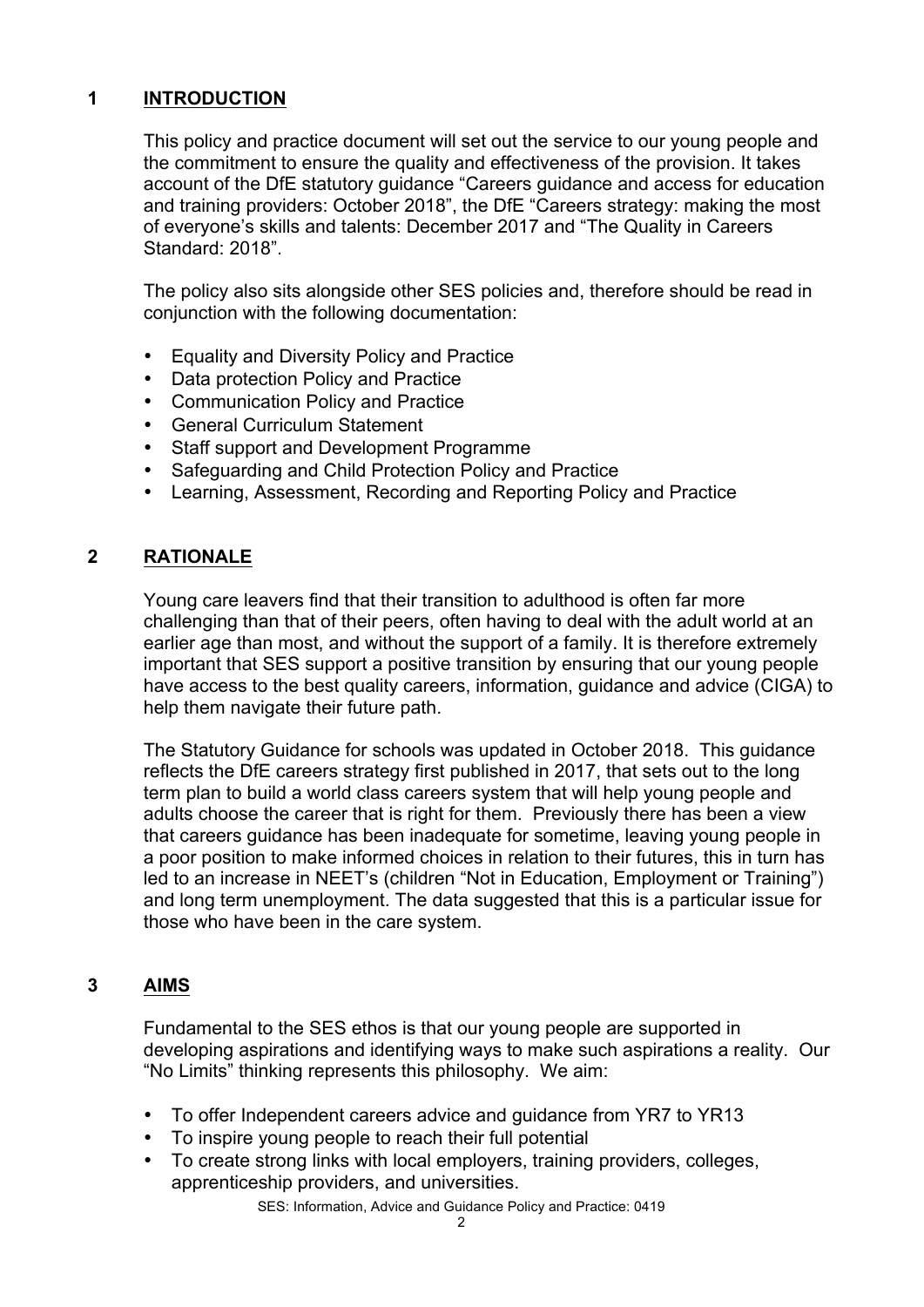- To provide clear, impartial, up to date Careers, Information, Advice and Guidance for all abilities
- To offer the opportunity to develop entrepreneurial and enterprise skills
- To work with placement authorities to identify vulnerable young people.
- To ensure young people are aware of, and understand, that CIGA is available through to 18+ years of age.

# **4 PRINCIPLES OF CIGA DELIVERY**

At SES we are committed to providing and delivering a bespoke and personalised service to each young person. Our fundamental principles of CIGA service and delivery are:

- SES is committed to improving outcomes for our students and believe that through a planned programe of independent Careers, Information, Advice and Guidance and Work Related Learning with real employers students will be better prepared to plan and manage their career paths.
- SES is committed to achieving the 'The Quality in Careers Standard' for this area.
- SES is a holistic organisation and believes that all staff share a key responsibility in providing CIGA to our young people. The induction of staff and ongoing training and development ensures that best practice is maintained.
- SES "No Limits" philosophy seeks to inspire young people and the adults around them, to build on aspirations

# 4.1 IMPARTIALITY AND CONFIDENTIALITY

Fundamental to Careers, Information, Advice and Guidance is that it remains impartial and confidential. This is secured by:

- The SES Careers, Information and Guidance Advisor being supplemented with independent, external sources of careers guidance
- The SES Careers, Information and Guidance Advisor working with and through key adults for each child
- CIGA sessions remaining confidential through the SES Careers, Information and Guidance Advisor secure recording of information, whilst conforming to the requirements of Safeguarding and Child Protection
- All information is securely stored and the confidentiality of such information is governed by National Standards for this provision.

# 4.2 WHOLE TEAM RESPONSIBILITY

All staff have a responsibility to support young people by offering Careers, Information, Advice and Guidance. The roles of adults are defined as follows:

#### Principal

He or she has an overall responsibility for policy, procedure and development planning to ensure the quality of CIGA across provision meets the standard required by legislation.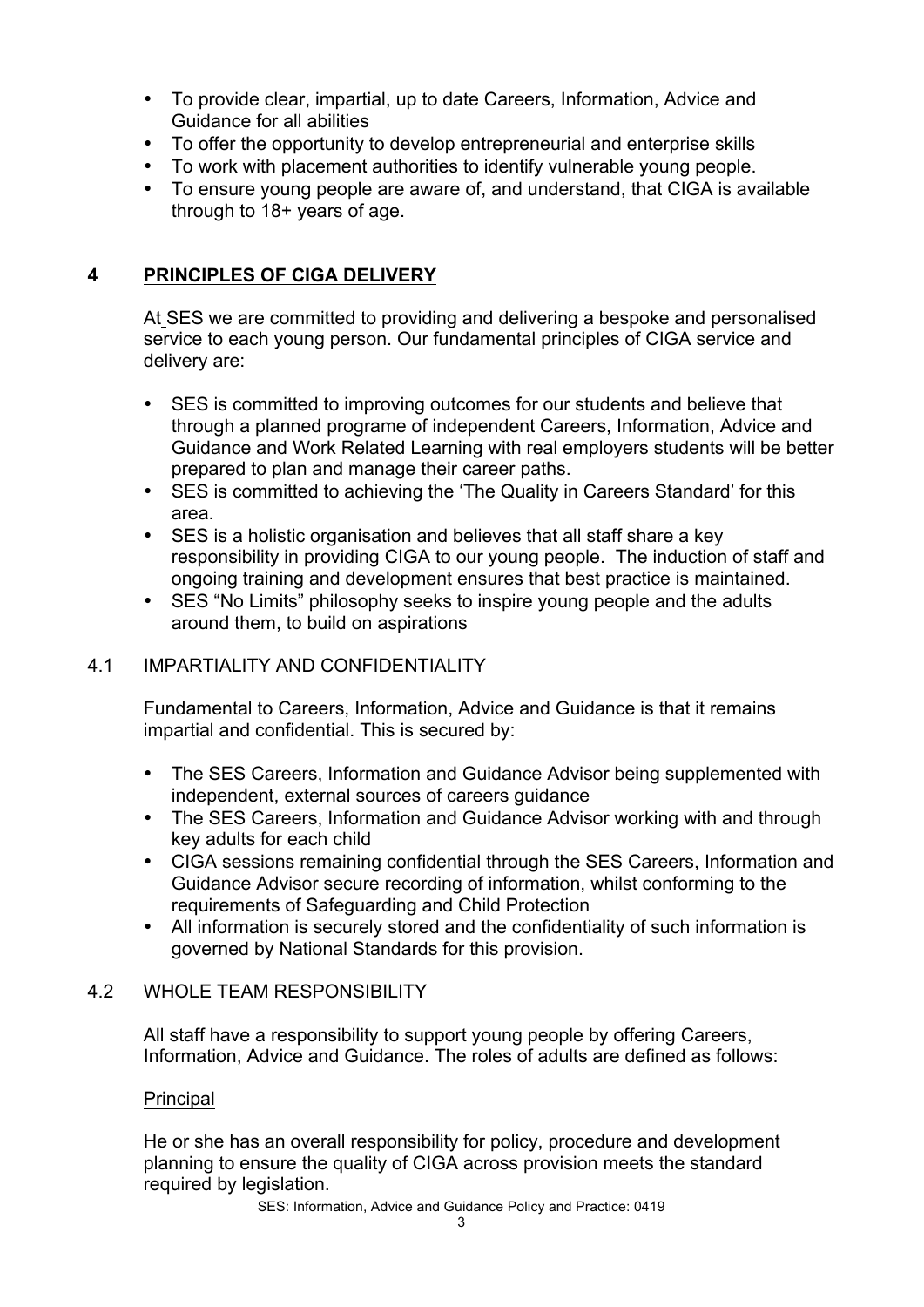#### Head of Education

They are responsible for developing and evolving the curriculum to ensure that CIGA meets the standard required by the guidance for schools. They also monitor the quality of the curriculum provision and manage budgets to ensure resources are used wisely. The Head of education will also ensure that professional development of the learning centre team allows for the maintaining of training for each staff member.

#### Registered Manager

They ensure that the members of each young person's key, dedicated team members and the wider care team consider relevant CIGA outcomes for each individual in their daily practice.

#### **Teachers**

All teachers will plan learning opportunities to inform, advise and guide our young people, which will be motivational and suited to the progress rate of each individual. The opportunities will have strong links to British Values, encouraging all young people to engage positively in the community. Teachers will ensure that the quality of the any outside agency, who may be commissioned to provide CIGA, will be of the highest quality and matches the ethos of SES.

#### Deputy Care Managers

They ensure the quality of care and activity planning meets the needs of the young people. They ensure that the daily provision of care aims to serve the agreed outcomes for each young person's CIGA provision.

#### Learning Mentor

Each Learning Mentor co-ordinates their young person's curriculum to support planned outcomes. This includes each young person's CIGA curriculum. Learning mentors will monitor the progress of their student ensuring that targets are set to encourage an aspirational outcome. Learning Centre Educational Plans will be written each half term in consultation with the young person and the wider team, which will communicate the focus for the term and reflect current learning. In addition learning mentors will ensure that the information they provide will be current, purposeful and relevant to their young person.

#### Case Co-coordinator

The Case Co-coordinator has overall responsibility for monitoring the progress of their designated young people. They will ensure that current Strategy Plans and Risk Assessments address the needs of the young person. They will also monitor the quality and quantity of 24 hour learning opportunities that are offered to their young people, ensuring that plans challenge youngsters to improve skills in all areas of life.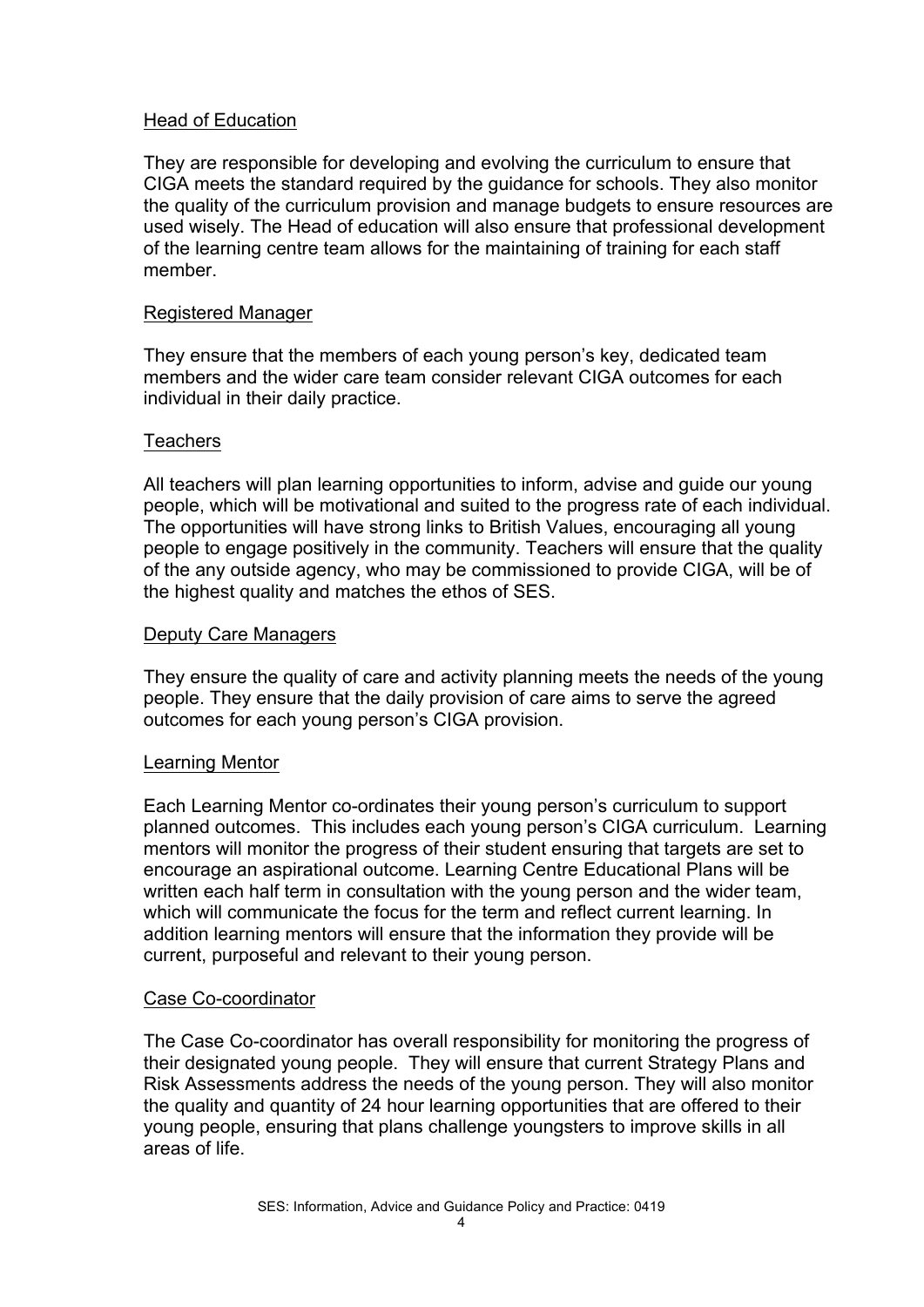#### Personal Tutor

The Personal Tutor has over-arching responsibility for all aspects of a child's life at SES; they have regular meetings with the young people to give information advice and guidance in all areas of their journey with SES. Personal Tutors are in a key position that allows them to work closely with young people identifying focus areas for development, using creative planning to engage young people, challenging stereotypes and promoting equality through enriching plans.

#### Link Tutor and Care Workers

Both roles will have a responsibility to ensure that any information advice and guidance is appropriate and correct, meeting with the overall vision of SES. They ensure their conduct reflects British Values and those of SES, role modeling for young people, promoting personal growth and positive outcomes.

Link Tutors support Personal Tutors in facilitating 24hr planning for each young person. Care Workers are also involved in the implementation of 24hr planning and ensuring the quality of experiences for young people.

#### Career, Information and Guidance Advisor

The Careers, Information and Guidance Advisor works in liaison with the Head of Education and Registered Manager, to provide high quality, accurate, impartial and up-to-date careers, information, advice and guidance to children and young people at the establishment by undertaking individual or group work and any relevant admin support. They act as Curriculum Manager for CIGA provision, ensuring regular monitoring, evaluation and review of CIGA provision against national guidance and initiatives.

#### 4.3 PARTNERSHIPS

SES has a well-developed portfolio of contacts and positive links within the local community and wider national networks, with whom partnerships can be developed and utlised to provided high quality experiences for young people. These positive relationships enable sharing of good practice as well as in increase in opportunities for young people.

# **5 IMPLEMENTATION**

The Careers, Information and Guidance Advisor will be responsible for ensuring that young people are offered high quality advice and guidance around opportunities both in the present and in the future.

Careers, Information, Advice and Guidance will be delivered thorough a range of carefully planned means:

- Bespoke timetabled sessions with young people
- Development of a personalised annual overview for each young person in relation to CIGA.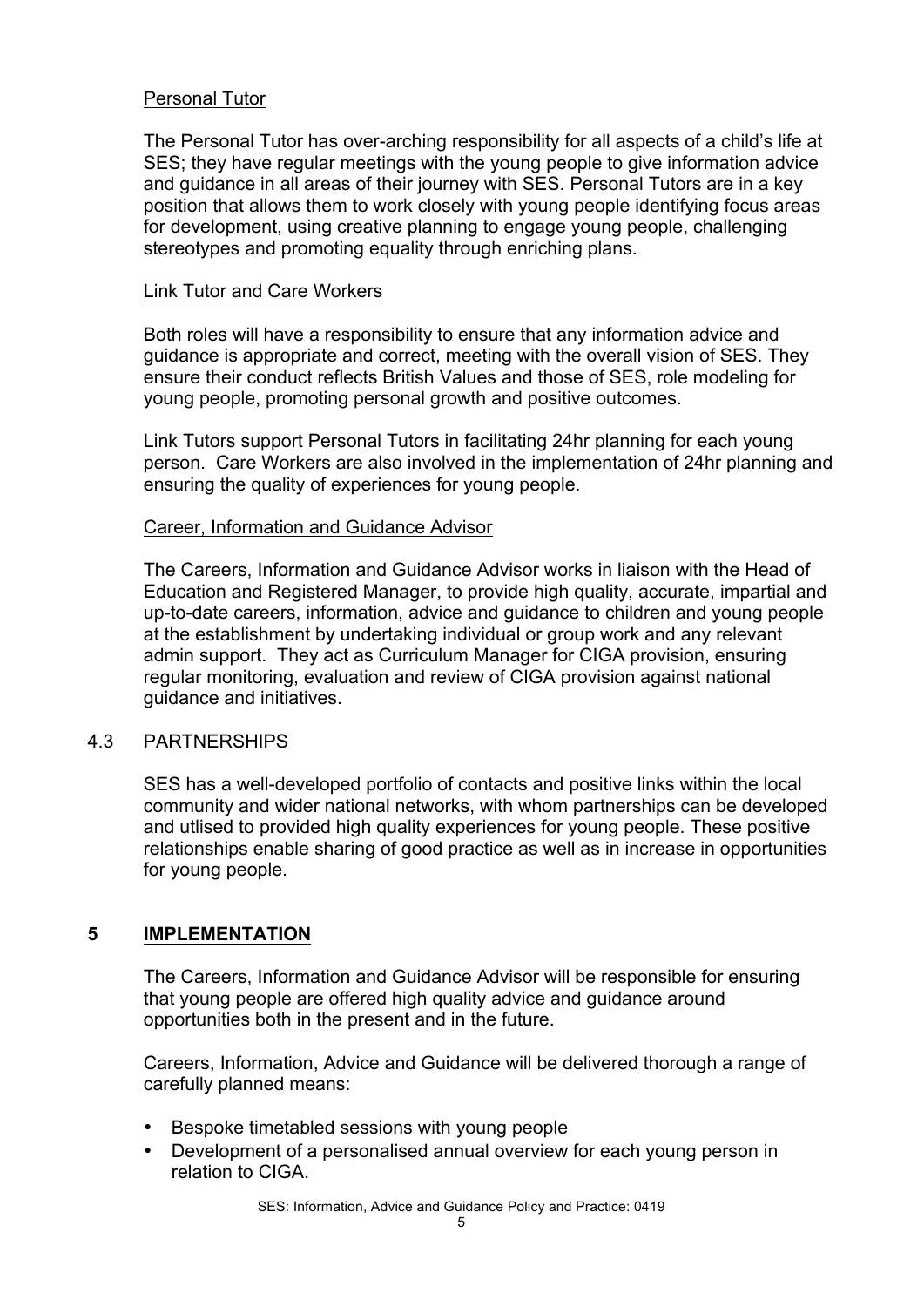- Developing drop in clinics throughout the year.
- Training teams to ensure a holistic approach to delivery of CIGA through all members of the team.

#### 5.1 WORK RELATED LEARNING

Work experience is a valuable part of the provision at SES; it has been shown in recent research that the impact of this type of learning is extremely beneficial to young people. They value of clarifying career aspirations has real value. Current guidance regarding work experience placements and DBS of staff working with our young people will be part of our practice. In a number of our work related placements staff will already have a DBS certificate as part of their employment status. The work placement provider form ensures that comprehensive checks and safeguards are completed for the supervision of young people. Whenever possible SES will require DBS status in order for our young to attend a placement, although this may not always be achievable, for example, as with a work experience placement at a large supermarket. In these cases SES would require a named person in a management position to be allocated for safeguarding the young person, with clear communication and information established. This will be in addition to our normal rigorous internal checking procedures.

#### 5.2 ENTERPRISE AND ENTREPRENEURIAL SKILLS

Through current SES structures (e.g. PAN meetings) and within CIGA planning, enterprise and entrepreneurial skills will be encouraged and developed. These will reflect charitable work, engagement with the community and development of simple business models.

# **6 DEVELOPMENT OF CIGA AND STAFF DEVELOPMENT**

The Careers, Information and Guidance Advisor at SES is actively involved in developing training for staff in order to ensure that the team is aware of the importance of Careers, Information, Advice and Guidance and how it is implemented. They will ensure that both the Learning Centre Team and Care Team have an independent understanding of the integral role of CIGA.

SES will aim to achieve the "The Quality in Careers Guidance Standard'. This is awarded to organsations who provide the highest quality of service and who understand the importance of the service.

The Quality in Careers Guidance Standard supports the development of the eight Gatsby Foundation's benchmarks that are outlined in the DfE 'Careers guidance and access for education and training providers: October 2018'.

The eight benchmarks are:

- 1. A stable careers programme
- 2. Learning from career and labour market information
- 3. Addressing the needs of each pupil
- 4. Linking curriculum learning to careers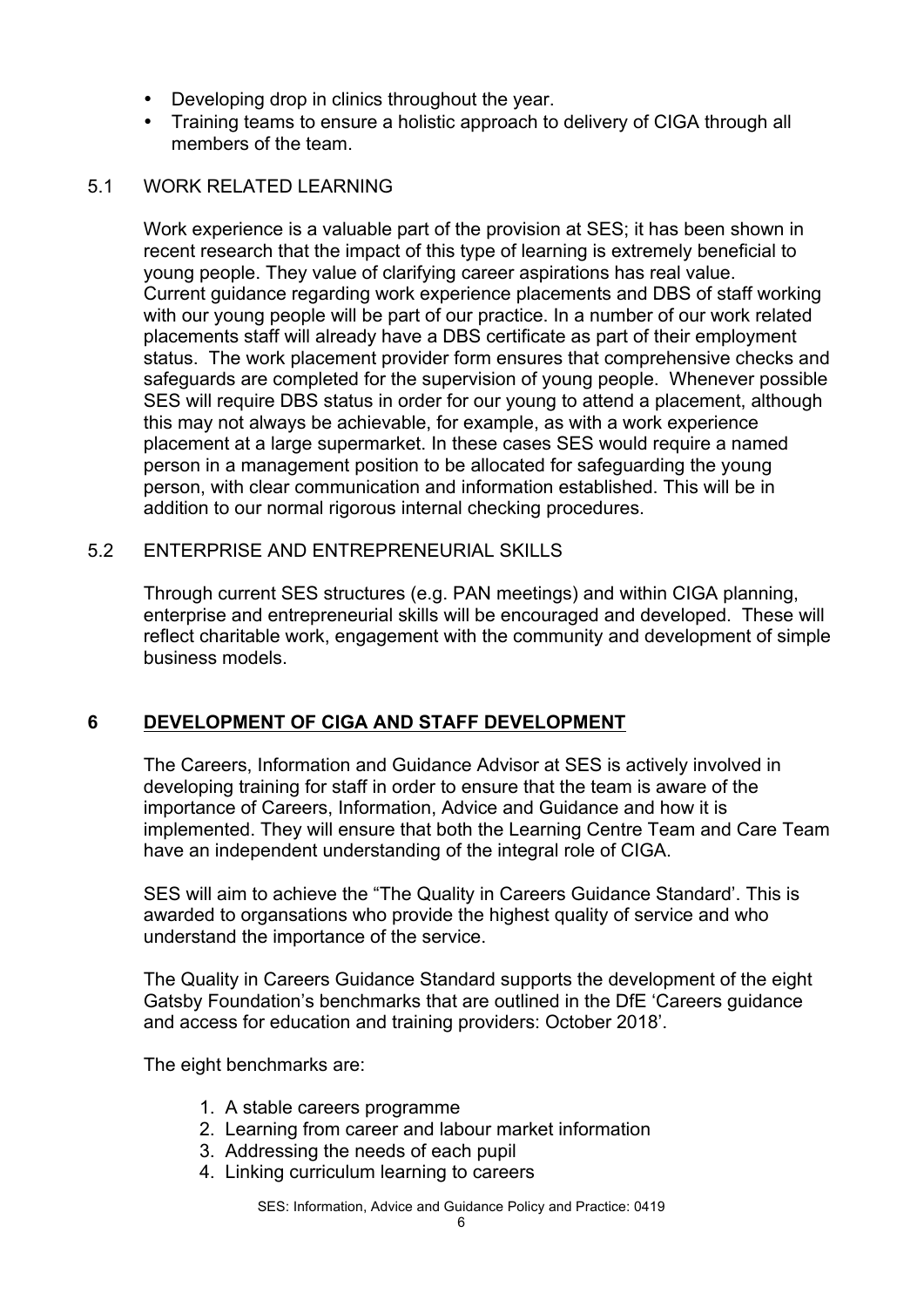- 5. Encounters with employers and employees
- 6. Experiences of workplaces
- 7. Encounters with further and higher education
- 8. Personal guidance

SES will work towards developing and embedding the Benchmarks by the end of 2020.

## **7 CIGA AND THE WIDER CURRICULUM**

#### 7.1 INDEPENDENT, ADVICE AND GUIDANCE AND PERSONAL AND SOCIAL DEVELOPMENT

Effective planning for PESD in personal and economic wellbeing needs to ensure that they are embedded into sequences of work, teaching approaches and learning outcomes. When this is done well, it will enrich the experiences of young people within the context of our 24hr learning environment.

# 7.2 INDEPENDENT ADVICE AND GUIDANCE AND SMSC AND BRITISH VALUES

At SES we believe the development of SMSC and promotion of British Values, should be embedded within all areas of teaching and learning across both the school and residential setting. This policy should be read in conjunction with the Spiritual, Moral, Cultural and Social Policy and Practice document and the British Values Policy and Practice Document.

#### 7.2.1 SMSC

At SES we develop SMSC in many aspects of our curriculum and wider learning environment through ensuring opportunities for SMSC development are extensive and frequent.

Independent Advice and Guidance promotes:

**Spiritual** 

• CIGA encourages young people to make informed decisions for themselves about their own futures.

Moral

• CIGA encourage young people to understand their responsibilities within the communities they live in, to ensure that everyone is valued within that community and are treated fairly. Information given to young people about the benefit system and the moral duty to be honest when sharing information with the authorities for example.

**Cultural**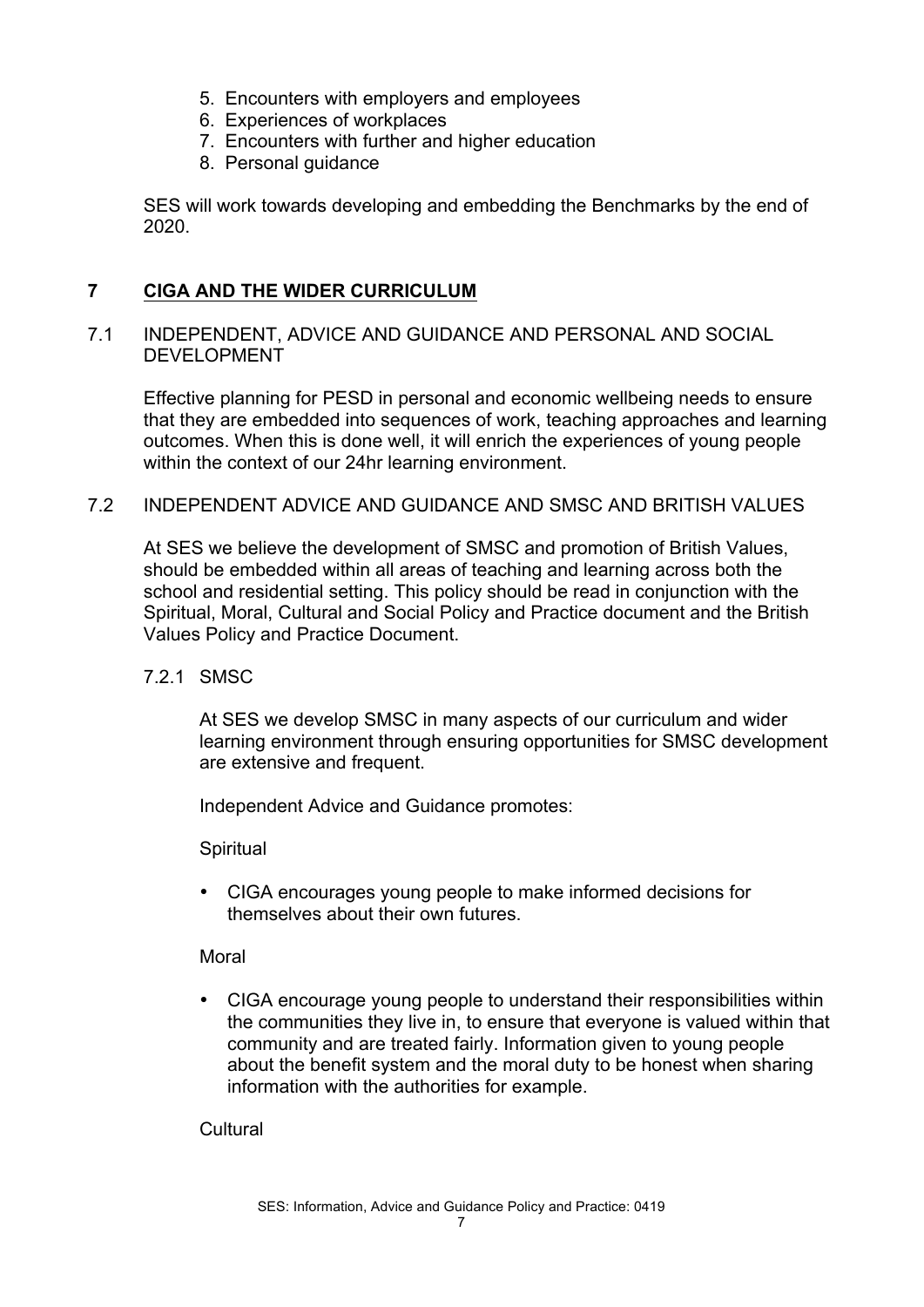• CIGA encourage young people to explore the wider community and understand the diversity of people's background and heritage.

#### Social

- CIGA encourages young people to understand the social issues that they may encounter and how they can have positive effects within the communities they live in.
- CIGA encourages young people to discuss social issues in an open honest and non-judgmental way.
- CIGA engages with professional support groups to address social issues

#### 7.2.2 British Values

Promotion of British Values is an integral part of life at SES. We believe that the promotion of such values should be inherent in teaching and learning as well as in the wider community. We fundamentally believe that the promotion of British Values is an essential strategy in preventing radicalisation. This document should therefore be read in conjunction with our Radicalisation Policy and Practice document.

Examples of the promotion of British Values within CIGA are:

Rule of law

• CIGA provides clear guidance on the law of the country on a range of issues that affect young people i.e. drugs, sexual relationships, health and safety.

#### **Democracy**

• SES is a child centered organisation and is keen to ensure that the voice of the child is heard; to this end there are regular community meetings, which is the forum where the views and wishes of young people are canvassed.

Individual liberty

• SES is committed to improving the lives of those in care helping young people to achieve a level of independence enjoyed by their peers

Mutual respect for and tolerance of those with different faiths and beliefs and for those without faith.

• SES promotes an inclusive community where all are welcome to practice their faith and where differing faiths are explored and discussed in a positive forum.

# **8 EVALUATION OF CIGA**